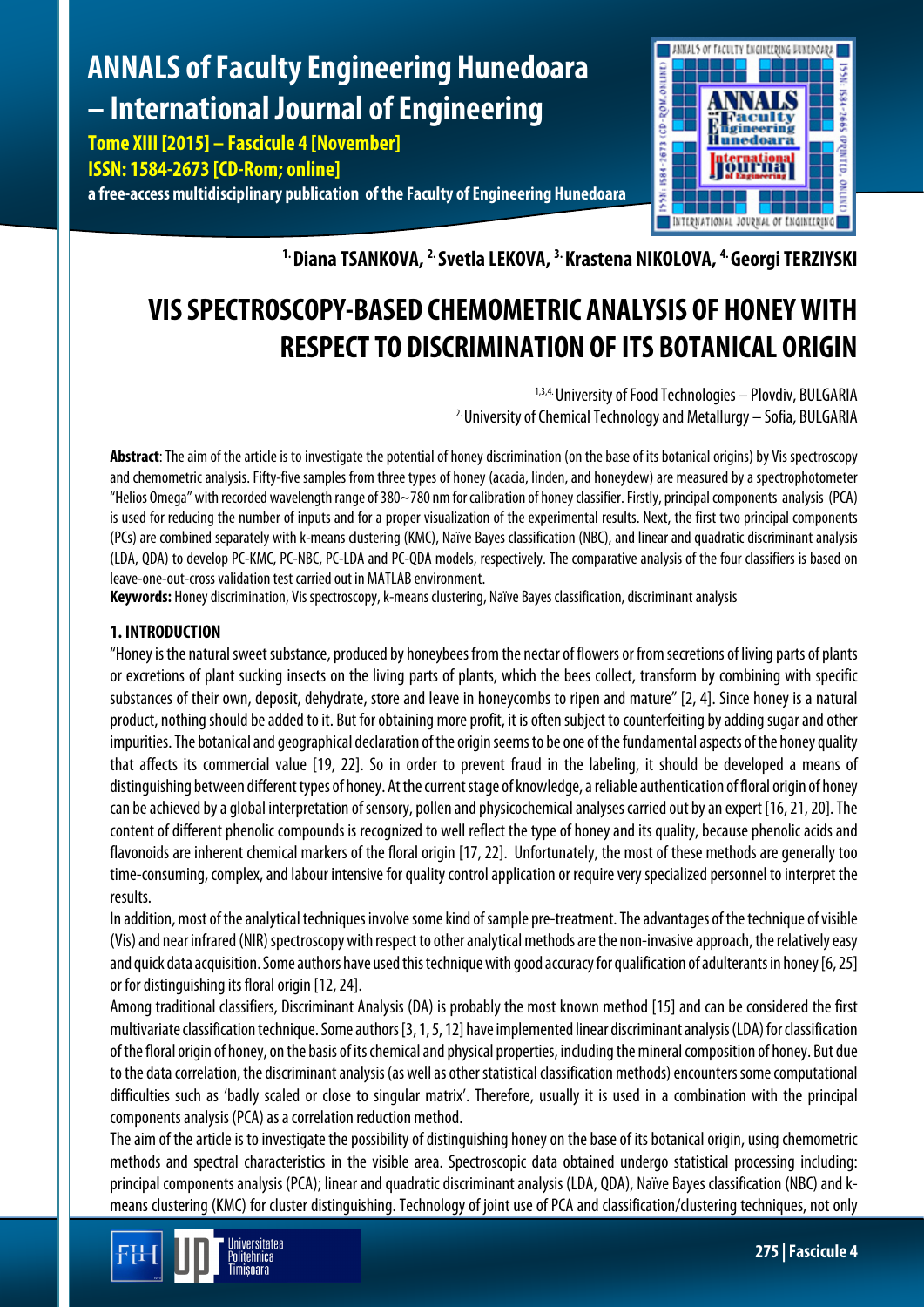contributes reduction of the area of the input data, but also overcomes some computational problems. The comparative analysis of the four classifiers is based on leave-one-out-cross validation test carried out in MATLAB environment.

## **2. MATERIALS AND METHODS**

#### ≡ **Honey Spectrum Acquisition**

Fifty-five samples of three different types of Bulgarian honey (acacia  $-$  18 samples; linden  $-$  25 samples; and honeydew  $-$  12 samples) were purchased from supermarkets and from private producers. Before spectral measurement, the honey samples were placed in a water container at 50°C until the soluble substances fully dissolved. Then the samples were annealed at room temperature (25-26<sup>o</sup>C). The spectral characteristics of the honey were taken with a spectrophotometer Helios Omega ranging from 380 to 780 nm at 1 nm sampling space and using the software package VISIONlite ColorCalc. Spectral readings of the three types of honey were treated with the aid of the following methods, as follows. First, the method of the PCs has reduced dimensionality of the input data, then they were classified using the following four methods: the k-means clustering (KMC); Naïve Bayes classification (NBC); linear and quadratic discriminant analysis (LDA, QDA).

#### ≡ **Principal Components Analysis**[7, 10]

The aim of the method is to reduce the dimensionality of multivariate data (e.g., wavelengths) whilst preserving as much of the relevant information as possible. PCA is a linear transformation that transforms the data (observations of possibly correlated variables) to a new coordinate system such that the new set of variables, the principal components, are linear functions of the original variables. PCs are uncorrelated, and the greatest variance by any projection of the data comes to lie on the first coordinate, the second greatest variance on the second coordinate, and so on. This is achieved by computing the covariance matrix for the full data set. Then, the eigenvectors and eigenvalues of the covariance matrix are computed, and sorted according to decreasing eigenvalue [7, 10]. All the principal components are orthogonal to each other. The full set of principal components is as large as the original set of variables. Usually the sum of the variances of the first few principal components exceeds 80% of the total variance of the original data [23]. In this study, the first two PCs are used by KMC, NBC, LDA and QDA calibration methods for developing the PC-KMC, PC-NBC, PC-LDA and PC-QDA discrimination models, respectively.

#### ≡ **K-means clustering** [13,8]

K-means clustering aims to partition n observations into kclusters in which each observation belongs to the cluster with the nearest mean, serving as a prototype of the cluster. Given an initial set of kmeans, the algorithm proceeds by alternating between two steps - assignment and update steps [13]. During the assignment step each observation is assigned to the cluster whose mean yields the least within-cluster sum of squares. Since the sum of squares is the squared Euclidean distance, this is the "nearest" mean. In the update step the new means are calculated and they have to be the centroids of the observations in the new clusters.

The algorithm has converged when the assignments no longer change. Since both steps optimize the within-cluster sum of squares, and there exists a finite number of such partitions, the algorithm must converge to a local optimum. There is no guarantee that the global optimum is found by k-means algorithm.)

#### ≡ **Naive Bayes classification** [23,9,14,18]

The Naive Bayes classifier is fast and easy to implement. It is designed for use when features are independent of one another within each class, but it appears to work well in practice even when that independence assumption is not valid. In the training step, using the training samples, the method estimates the parameters of a probability distribution, assuming that features are conditionally independent given the class. During the prediction step, for any unseen test sample, the method computes the posterior probability of that sample belonging to each class. The method then classifies the test sample according the largest posterior probability. In this study the NBC algorithm uses normal (Gaussian) distribution. It is appropriate for features that have normal distributions in each class. The Naive Bayes classifier estimates a separate normal distribution for each class by computing the mean and standard deviation of the training data in that class.

## ≡ **Linear and Quadratic Discriminant Analysis**

Linear discriminant analysis (LDA) and quadratic discriminant analysis (QDA) are two classic classifiers, with, as their names suggest, a linear and a quadratic decision surface, respectively. The basic idea of LDA is to find a linear transformation, such that the ratio of the between-class scatter and the within-class scatter is maximized. Samples are projected to a new space with smallest within-class distance and largest inter-class distance [11]. Although LDA usually gives a good discrimination performance, it suffers from some deficiencies if variables are highly correlated or class boundaries are complex or nonlinear [12]. To avoid such deficiencies, in the former case, variables are often transformed by correlation-reducing methods such as PCA, and in the latter case, LDA could be replaced by QDA. Unlike LDA, in QDA there is no assumption that the covariance of each of the classes is identical. To estimate the parameters required in quadratic discrimination more computation and data is required than in the case of linear discrimination.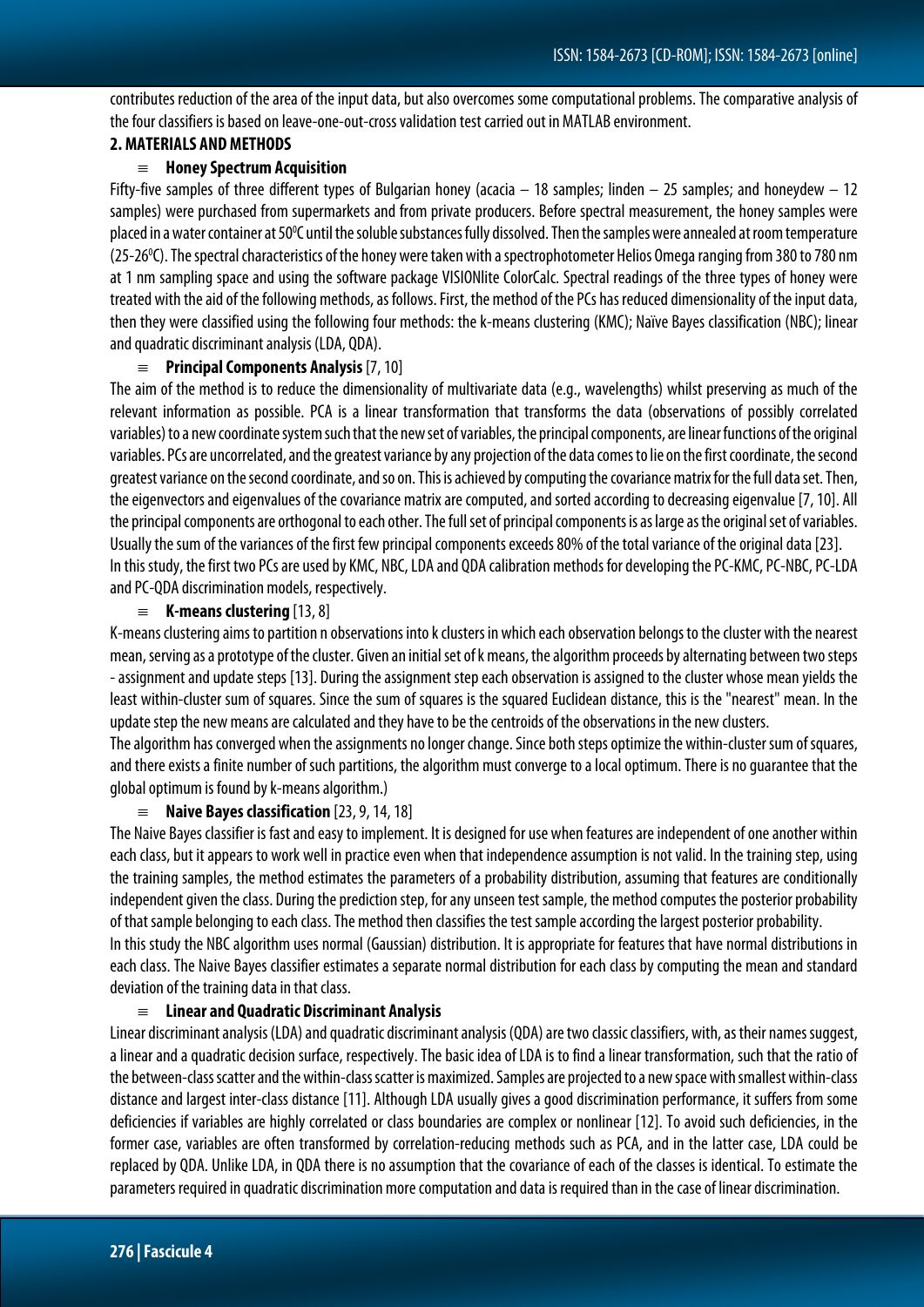Four methods mentioned above are used for classification of honey in 3 classes (acacia, lime, honeydew) in order to make a comparative analysis of their performance for this application. The results are confirmed by leave-one-cross-validation test in MATLAB environment.

## **3. RESULTS AND DISCUSSION**

#### ≡ **Absorbance Spectra**

Absorbance spectra of the three types of honey with wavelengths ranging from 380 to 780 nm are shown in Figure 1. The spectra present peaks at the band of 350  $\sim$  450 nm and low absorbance in the range above 760 nm. All the spectra are similar in spectral shape and absorbance. Therefore, it is necessary to apply appropriate methods of multivariate analysis to distinguish honey.





The spectral dimensionality was reduced to a small number (two) of principal components using PCA. The scores scatter plot of the

1st and 2nd PCs is shown in Figure 2. Here, determining the type of honey is based solely on the inscription on the label by the manufacturer, i.e. trusting the manufacturer.The first two PCs explain as high as 98.63% of variance of the spectra (94.29% for PC-1 and 4.34% for PC-2). The two PCs were chosen to develop PC-KMC, PC-NBC, PC-LDA and PC-QDA models. Leave-one-out-cross-validation test was used to check the performance of the classifiers. The prediction results of the honey's botanical origin made by the proposed classifiers (PC-KMC, PC-NBC, PC-LDA and PC-QDA) are shown in Figure 3 and Table 1, Table 2, and Table 3.

Figures and tables show the good performance of the models mentioned above. The minimum prediction accuracy (81.82 %) was obtained by the PC-KMC model. The PC-LDA performed significantly better (92.73%) than PC-KMC one. The maximum prediction accuracy was obtained by the PC-NBC and PC-QDA calibration models. In this case (Table 3), 1 sample from observed class 'acacia' was predicted wrong as 'linden', while 2 samples from class 'linden' were predicted wrong as 'acacia'. The model predicted 52 **Table 1**. Discrimination accuracy of PC-KMC based model

| Success: 81.82 %         |               | <b>Predicted Class by PC-KMC</b> |               |          |    |
|--------------------------|---------------|----------------------------------|---------------|----------|----|
|                          |               | Acacia                           | <b>Linden</b> | Honeydew |    |
| <b>Observed</b><br>Class | Acacia        | 18                               |               |          | 18 |
|                          | <b>Linden</b> |                                  | 15            |          |    |
|                          | Honeydew      |                                  |               |          |    |
|                          |               |                                  | 15            |          |    |

| Success: 92.73 %         |                 | <b>Predicted Class by PC-LDA</b> |               |          |    |
|--------------------------|-----------------|----------------------------------|---------------|----------|----|
|                          |                 | Acacia                           | <b>Linden</b> | Honeydew |    |
| <b>Observed</b><br>Class | Acacia          | 18                               |               |          | 18 |
|                          | <b>Linden</b>   |                                  | 21            |          |    |
|                          | <b>Honeydew</b> |                                  |               | 17       |    |
|                          |                 |                                  |               |          |    |

**Table 3**. Discrimination accuracy of PC-NBC based model and PC-QDA based one

| Success: 94.54 %         |          | Predicted Class by PC-NBC or PC-QDA |               |          |    |
|--------------------------|----------|-------------------------------------|---------------|----------|----|
|                          |          | Acacia                              | <b>Linden</b> | Honeydew |    |
| <b>Observed</b><br>Class | Acacia   | 17                                  |               |          | 18 |
|                          | Linden   |                                     | 23            |          | 25 |
|                          | Honeydew |                                     |               | 12       |    |
|                          |          | 19                                  | 74            | 17       |    |

out of 55 samples correctly. 94.54 % prediction accuracy (94.4% class 'acacia', 92% class 'linden', and 100% class 'honeydew') was achieved.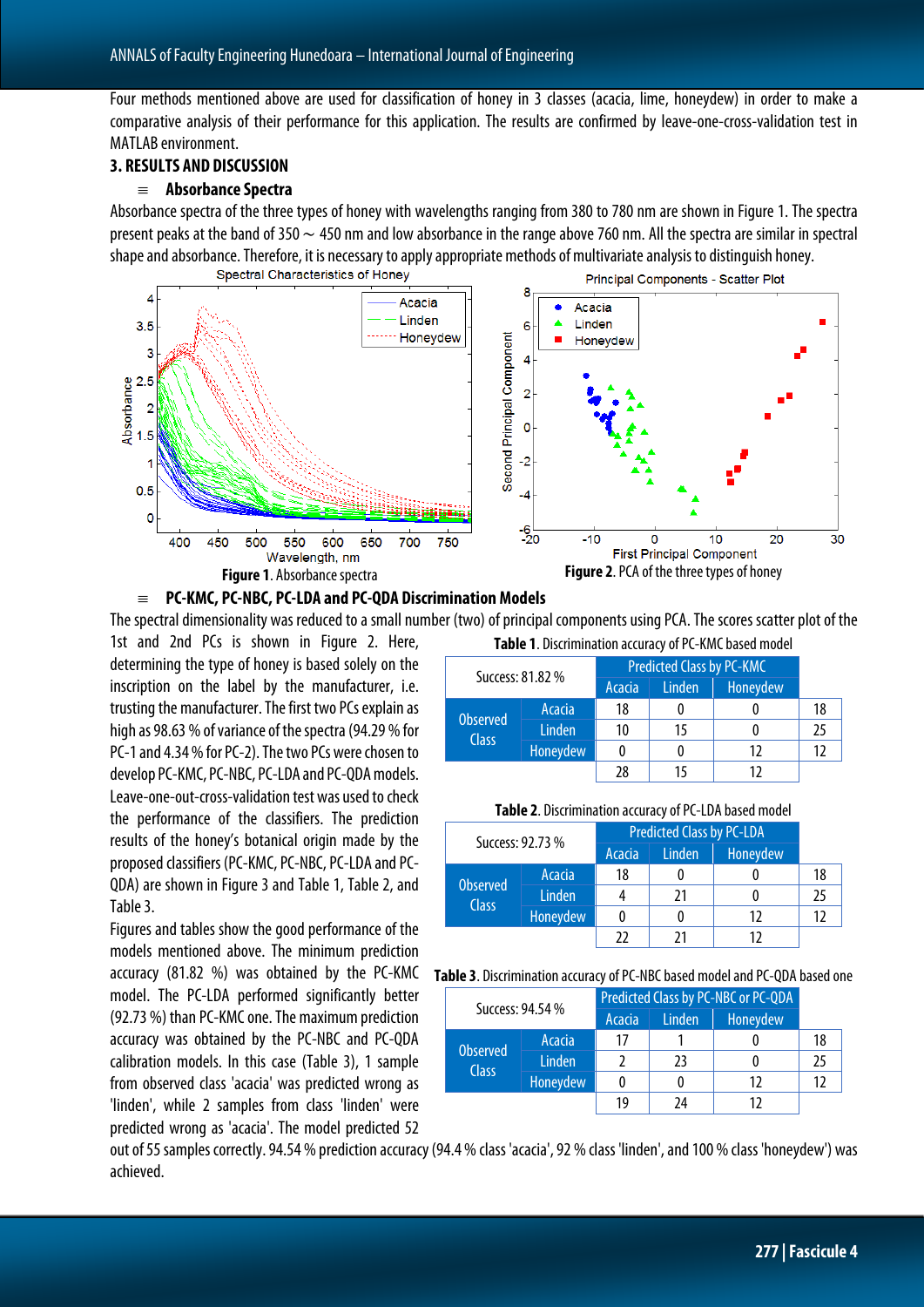

#### **4. CONCLUSIONS**

In this article the possibility for distinguishing honey on the base of its botanical origin was investigated, using chemometric methods and spectral characteristics in the visible area. The proposed four calibration models are arranged in ascending order by their prediction accuracy as follows: PC-KMC (81.82%), PC-LDA (92.73%), PC-NBC and PC-QDA (both 94.54%). The good performance of these models (models in the visible range) may allow developing a simpler and cheaper sensor for honey discrimination in practice. Future work will include adding new samples of other types of honey and using methods of artificial intelligence to increase the classifiers' accuracy.

#### **ACKNOWLEDGEMENTS**

The paper presents research and development, supported by Scientific Fund of Internal Competition of the University of Food Technologies – Plovdiv under the Research Project No.7/14-H.

#### **REFERENCES**

- [1.] Chudzinska, M., Baralkiewicz, D., Application of ICP-MS method of determination of 15 elements in honey with chemometric approach for the verification of their authenticity, Food and Chemical Toxicology Vol.49, pp.2741–2749, 2011.
- [2.] Codex Alimentarius: Draft revised standard for honey (at step 10 of the Codex procedure), Alinorm 01/25 19-26, 2001.
- [3.] Corbella, E., Cozzolino, D., Classification of the floral origin of Uruguayan honeys by chemical and physical characteristics combined with chemometrics, LWT 39, pp.534–539, 2006, www.elsevier.com/locate/lwt
- [4.] EU Council: Council directive 2001/110/EC of 20 December 2001 relating to honey, OfficialJournal of the European Communities L10:47– 52, 2002.
- [5.] Fernandez-Torres, R., Perez-Bernal, J.L., Bello-Lopez, M.-A., Callejon-Mochon, M., Jimenez-Sanchez, J.C., Guiraum-Perez, A., Mineral content and botanical origin of Spanish honeys, Talanta 65, pp.686–691, 2005.
- [6.] Gallardo-Velazquez, T., Osorio-Revilla, G., Loa, M.Z.D., Rivera-Espinoza, Y., Application of FTIR-HATR spectroscopy and multivariate analysis to the quantification of adulterants in Mexican honeys, Food Research International, vol. 42, no.3, pp. 313–318, 2009.
- [7.] Hotelling, H., Analysis of a complex of statistical variables into principal components, Journal of Educational Psychology, 24(6 & 7), 417– 441 & 498–520, 1933.
- [8.] http://en.wikipedia.org/wiki/K-means\_clustering#Independent\_component\_analysis\_.28ICA.29
- [9.] http://en.wikipedia.org/wiki/Naive\_Bayes\_classifier#cite\_note-rennie-3
- [10.] Jolliffe, I. T., Principal Component Analysis. Second ed. Springer Series in Statistics. New York: Springer-Verlag New York, 2002.